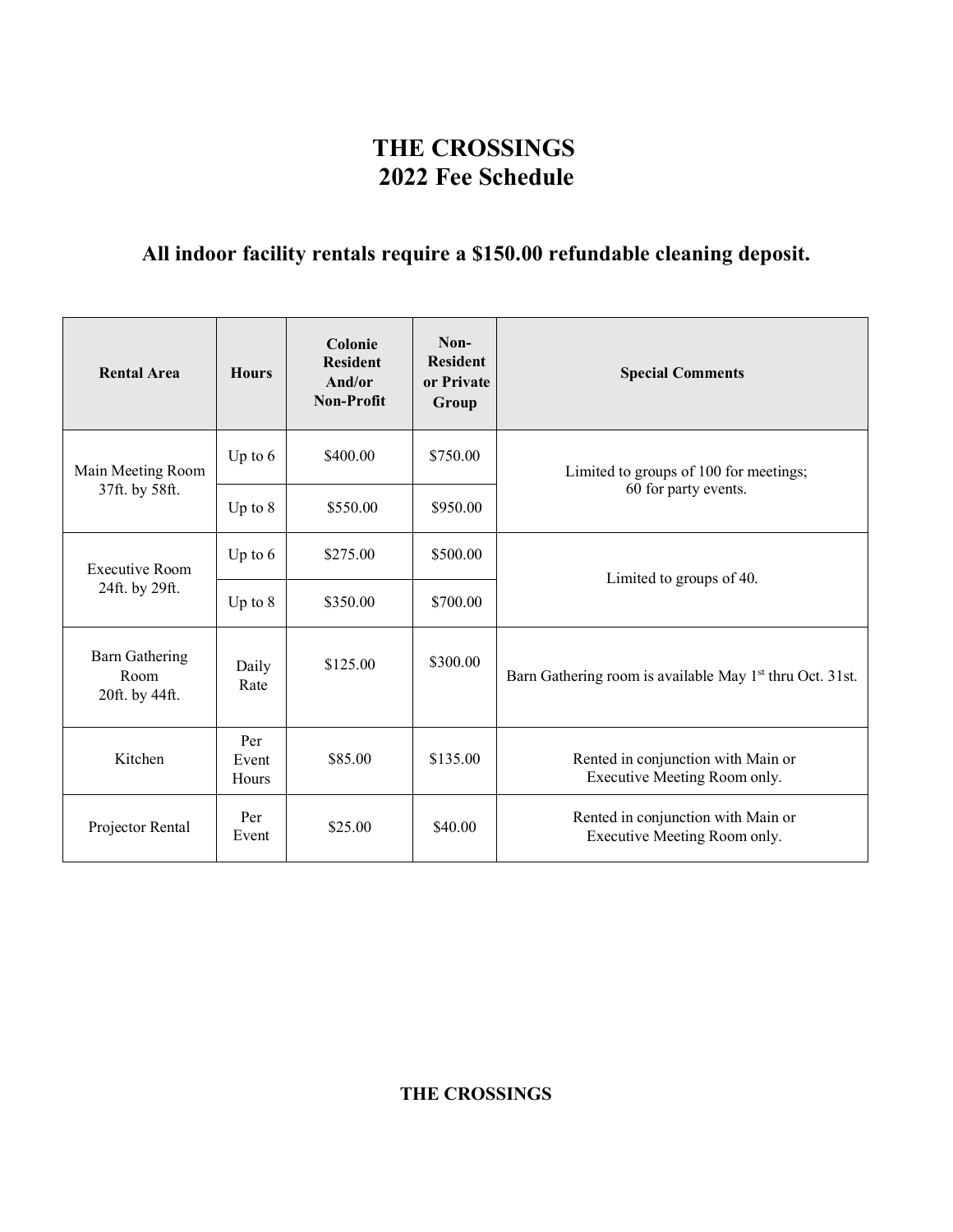## **2022 Fee Schedule**

| Park Square -<br>includes Gazebo | Up to $4$ | \$215.00 | \$450.00 | Limited to groups of 200.         |
|----------------------------------|-----------|----------|----------|-----------------------------------|
|                                  | Up to $8$ | \$375.00 | \$650.00 | Must receive Department approval. |
| Gazebo Only                      | Up to $4$ | \$100.00 | \$200.00 | Limited to groups of 50.          |
|                                  | Up to $8$ | \$160.00 | \$290.00 | Must receive Department approval. |
| OverLook                         | Up to $4$ | \$75.00  | \$125.00 | Must receive Department approval. |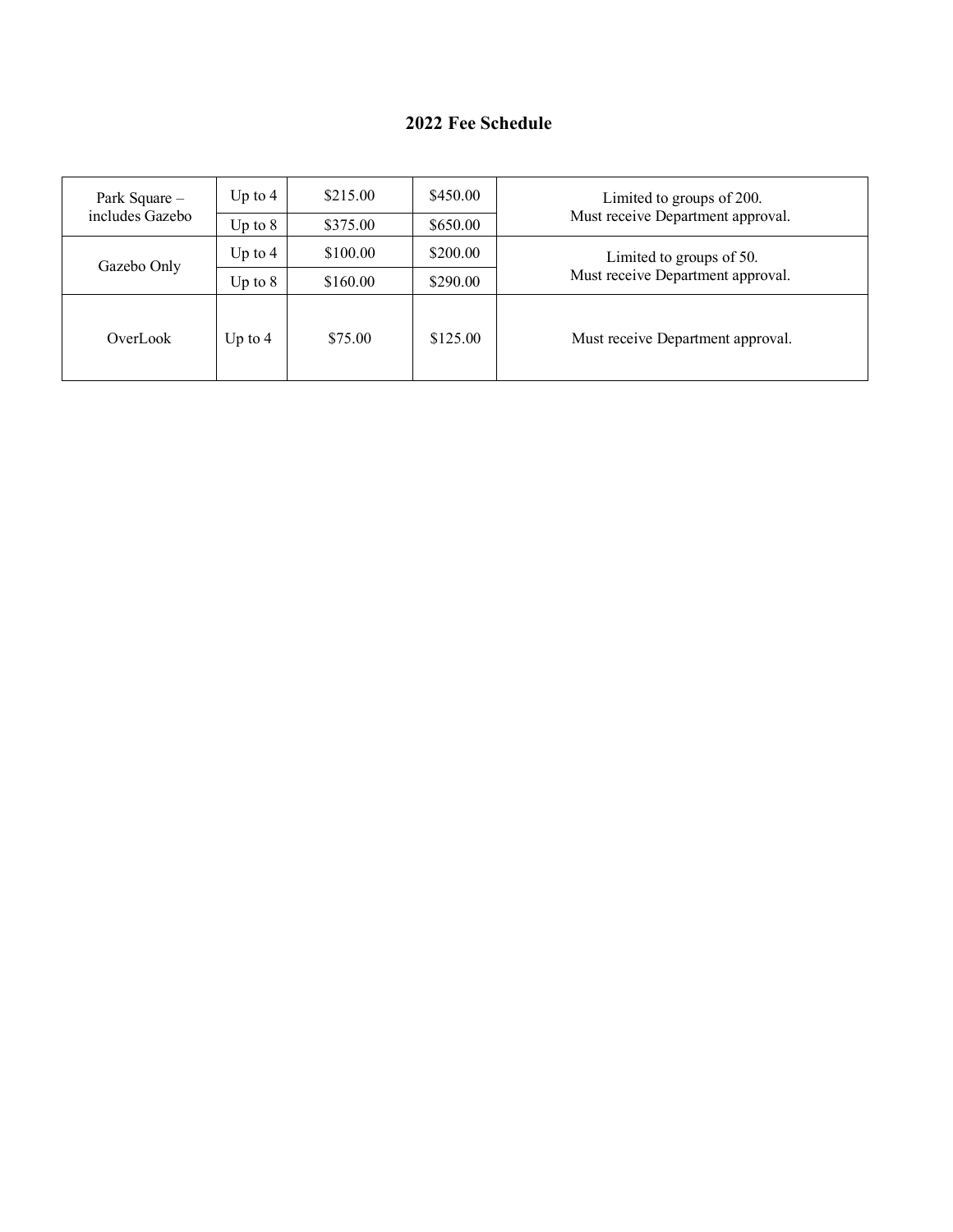## **THE CROSSINGS 2022 Fee Schedule**

| <b>Services</b>   | <b>Fees</b>                                           | <b>Special Comments</b>                                                                                                                  |
|-------------------|-------------------------------------------------------|------------------------------------------------------------------------------------------------------------------------------------------|
| Overtime          | \$80.00<br>Per Hour<br>For each Added<br><b>Staff</b> | Number of staff necessary to be determined by the Department.<br>Overtime must be scheduled and approved in advance of event.            |
| Trail Lights      | \$80.00<br>Per hour                                   | Events requiring trail lights.                                                                                                           |
| <b>Bus Permit</b> | \$80.00<br>Daily Fee                                  | Buses may allow passengers to disembark and re-board at the main<br>parking lot. While on site, buses must park at the South Circle lot. |

# **Pavilion Rentals**

| <b>Rental Area</b>                               | <b>Hours</b>                  | <b>Colonie</b><br><b>Resident</b>        | Colonie<br><b>School</b><br><b>Groups</b> | <b>Special Comments</b>                                                                                                                                                                                                    |
|--------------------------------------------------|-------------------------------|------------------------------------------|-------------------------------------------|----------------------------------------------------------------------------------------------------------------------------------------------------------------------------------------------------------------------------|
| South Pavilion<br>East Pavilion<br>West Pavilion | $10:00 \text{ am}$<br>to Dusk | \$150.00                                 | Monday-<br>Friday<br>Free w/ Permit       | Colonie Residents and Businesses only.<br>Limited to groups of 48. Larger<br>groups may be accommodated in South Pavilion;<br>extra fees may be assigned. Pavilions are<br>available May 1 <sup>st</sup> . thru Oct. 31st. |
| <b>School Buses</b>                              |                               | Town of Colonie Schools - By Permit Only |                                           |                                                                                                                                                                                                                            |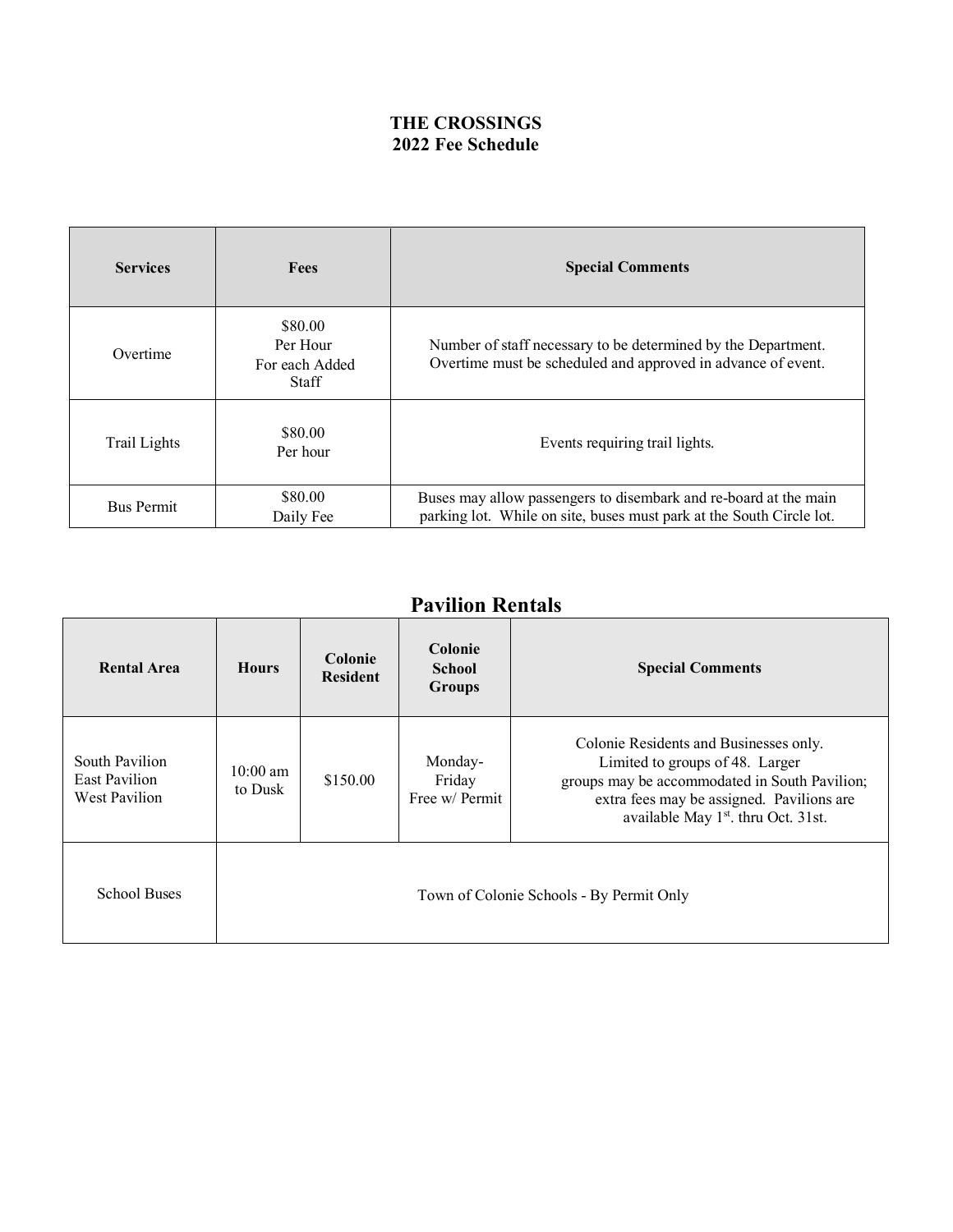| <b>Special Events / Large Festivals</b><br><b>Flat Fee</b> |  |                       |                              |
|------------------------------------------------------------|--|-----------------------|------------------------------|
| <b>Expected</b><br><b>Attendance</b>                       |  | <b>South Pavilion</b> | Port-A-<br>Johns<br>Required |
| Up to $250$                                                |  | \$300.00              | 0                            |
| Up to $500$                                                |  | \$475.00              | $\overline{2}$               |
| Up to $1000$                                               |  | \$700.00              | 4                            |
| Up to $1500$                                               |  | \$1100.00             | 6                            |

#### **Important information Please Read Carefully**

 All Walks/Runs are based from the South Pavilion. Availability from May 1st-October 31st.

 Any and all activities (including vendors) associated with an event must be listed on the Facility Use Request Form and require prior approval.

 To secure a reservation, an applicant needs to submit a completed Facility Use Request Form, insurance and a 50% deposit.

 Events with an expected attendance of 50 or more are classified as Special Events. Special fees may apply.

Final Payment must be received **60** days prior to event.

 Deposits and/or payments will not be refunded if event is cancelled within 30 days.

 Fees are not refundable for cancellations due to inclement weather.

 Applicant is responsible for adhering to all rules and conditions listed on the permit.

Additional fees may apply for special accommodations.

 Event Hours: May 1st - October 31st 8:00am – 8:00 pm November 1st – April 30th 8:00 am – 4:00 pm.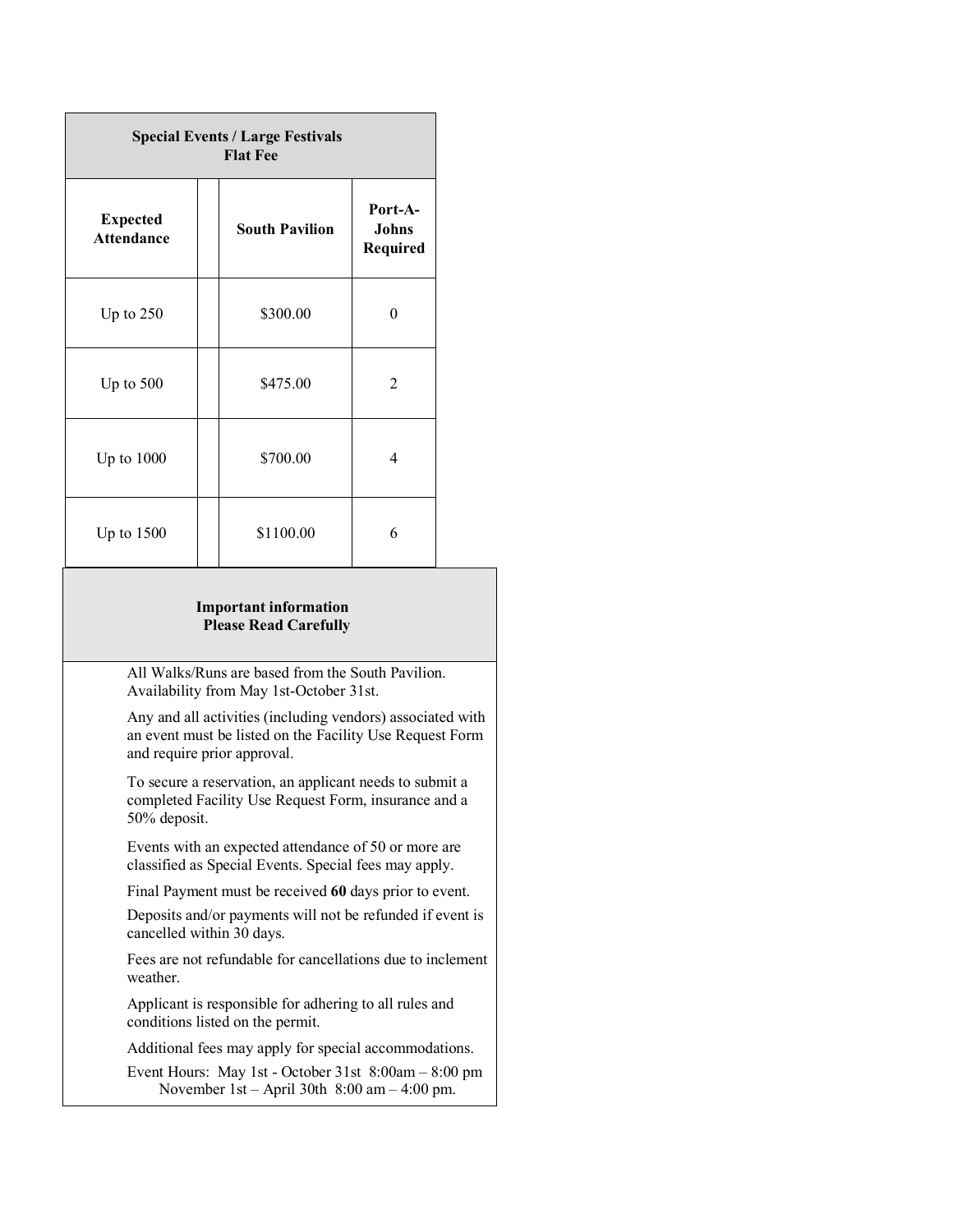# **COLONIE MOHAWK RIVER PARK AND POOL 2022 FEE SCHEDULE**

## **GATE FEES** RATE

| Cars                                           | Resident<br>Non-Resident Guest<br>Senior Citizen (62 yrs. & older)<br><b>Buses</b> | \$2.00<br>\$6.50<br>\$1.00<br>\$10.00 |
|------------------------------------------------|------------------------------------------------------------------------------------|---------------------------------------|
| Individual Access Pass                         |                                                                                    | No Charge                             |
| <b>DAILY POOL USE</b>                          |                                                                                    |                                       |
| Senior Citizen 62 years & older                | <b>Resident Only</b>                                                               | \$1.00                                |
| Child $-4$ Years & Under<br>5 Years – 12 Years | Resident                                                                           | No Charge<br>\$4.50                   |
|                                                | Non-Resident (Guests Only)                                                         | \$8.00                                |
| Adult – 13 Years $&$ Over                      | Resident                                                                           | \$5.00                                |
|                                                | Non-Resident (Guests Only)                                                         | \$9.50                                |
| <b>Individual Access Pass</b>                  | <b>Resident Only</b>                                                               | No Charge                             |
| <b>SEASON POOL PASSES</b>                      |                                                                                    |                                       |

| <b>Family Pass</b> | Resident Only | \$140.00 |
|--------------------|---------------|----------|
| <b>July Pass</b>   | Resident Only | \$90.00  |
| <b>August Pass</b> | Resident Only | \$75.00  |
| Individual Pass    | Resident Only | \$90.00  |

## **PAVILION PERMITS FOR COLONIE MOHAWK RIVER PARK AND WEST ALBANY MEMORIAL PARK**

Monday thru Sunday and Holidays:

- West Albany Pocket Park \$150.00 fee is required
- Colonie Mohawk River Park \$175.00 fee is required and there will be no gate fee

No charge for Colonie school groups Monday thru Friday.

## **Pavilion Permits will only be given to resident groups and businesses located in the Town of Colonie.**

**All non-residents must come in as a guest of a resident of the Town of Colonie for the Town Park, Pool and Golf Course. They are required to pay non-resident fees.**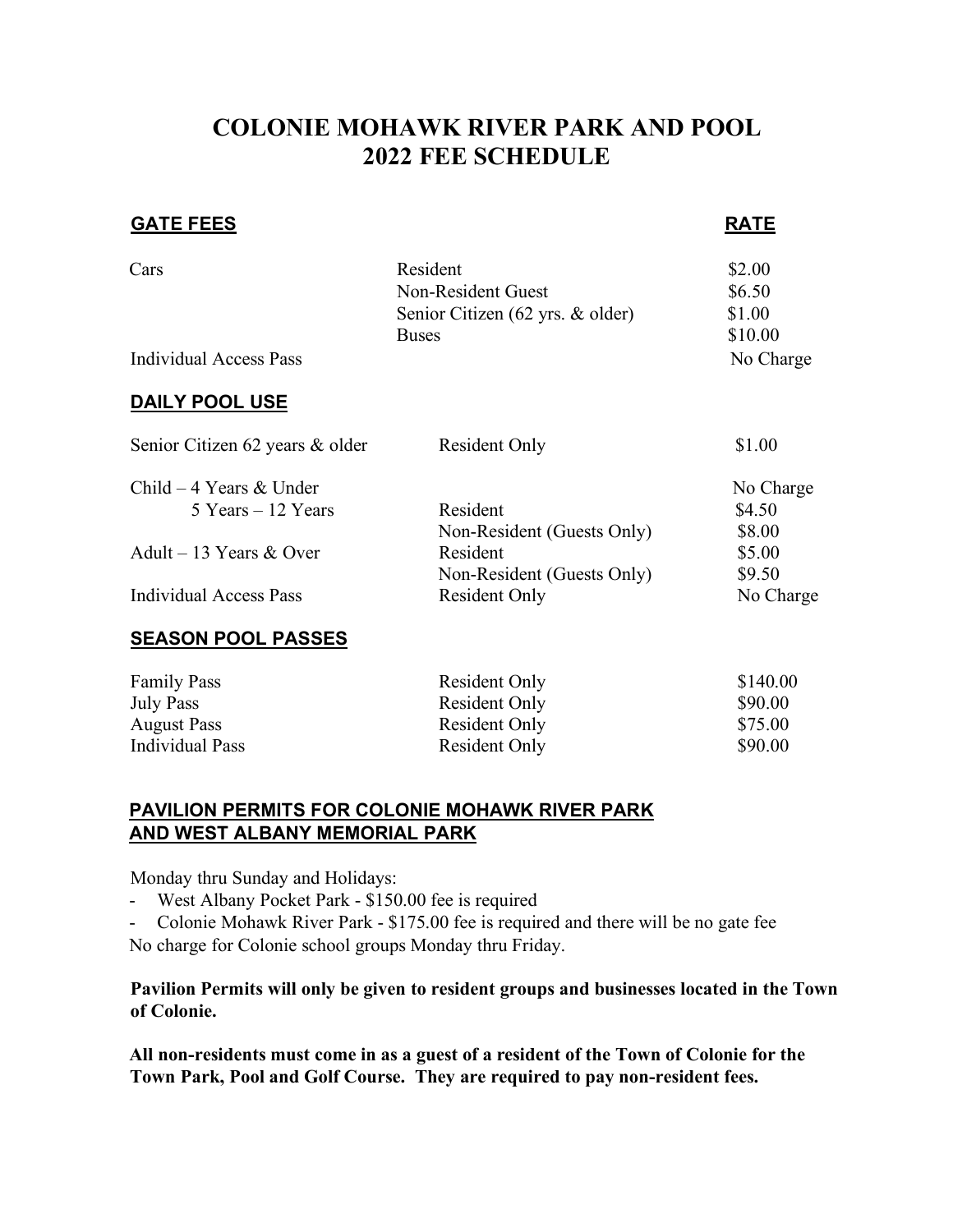### **COLONIE MOHAWK RIVER PARK AND POOL 2022 FEE SCHEDULE**

#### **WALK RUNS IN COLONIE MOHAWK RIVER PARK**

#### THERE WILL BE NO GATE FEE IF A GROUP IS CHARGED A FEE FOR THEIR WALK.

| Walks with use of Pavilion:   |             |          |
|-------------------------------|-------------|----------|
| Expected attendance:          | Up to $250$ | \$300.00 |
|                               | Up to $500$ | \$450.00 |
|                               | Over 500    | \$600.00 |
| Walks with use of Pool House: |             |          |
| Expected attendance:          | Up to $250$ | \$350.00 |
|                               | Up to $500$ | \$500.00 |
|                               | Over 500    | \$650.00 |

Overtime: \$80.00 per hour for each added staff. Number of staff necessary to be determined by the Director. Overtime must be scheduled and approved in advance of event.

| Use of Pool House:           | \$200.00 |              |
|------------------------------|----------|--------------|
| Use of Pool with Lifeguards: |          | \$110.00/hr. |
| Use of Lifeguard per hour:   | 1 guard  | \$20.00/hr.  |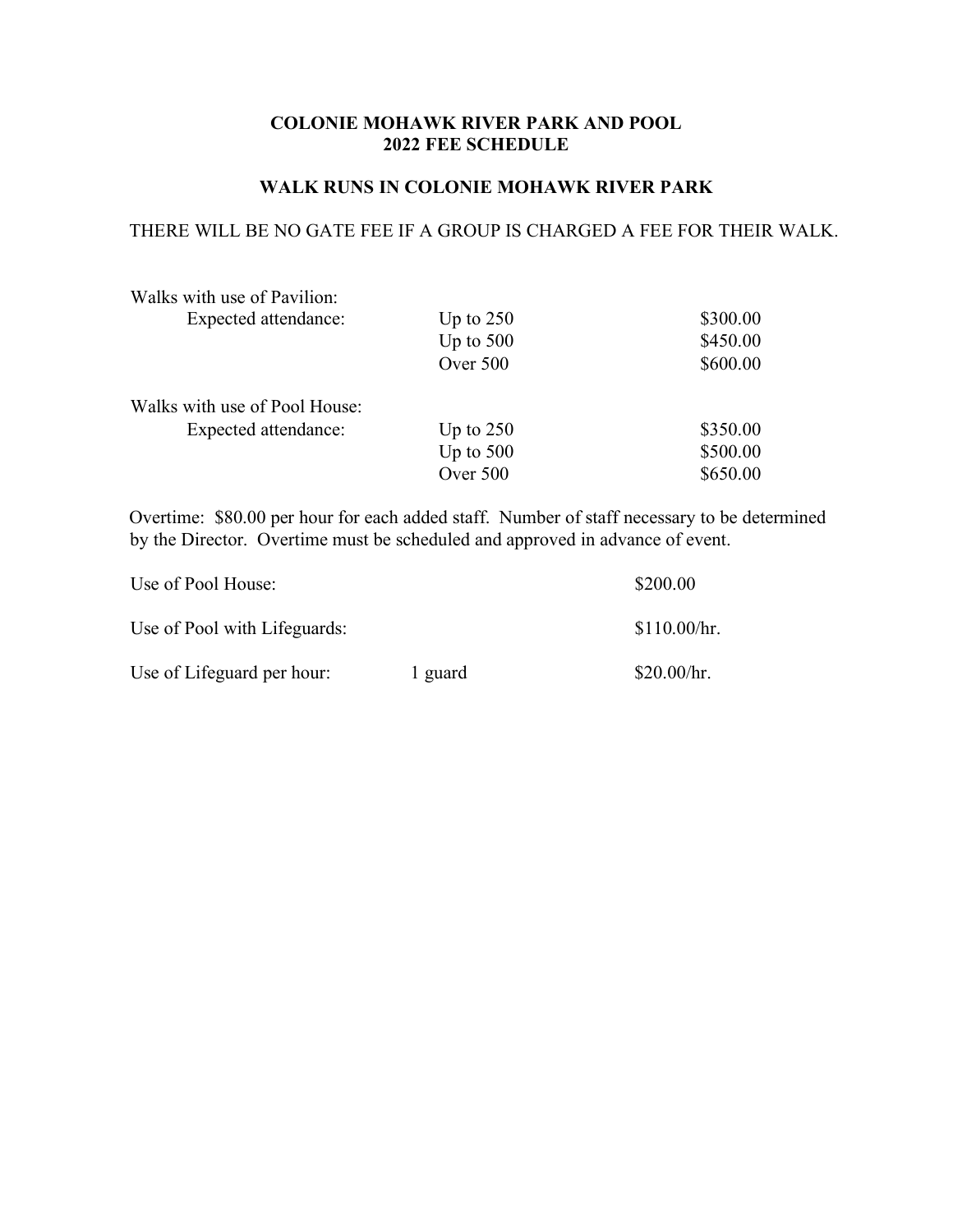## **SPORTS FIELD FEE SCHEDULE 2022 FEE SCHEDULE ALL FEES SET FORTH BELOW ARE NON-REFUNDABLE**

#### **FIELD FEES**

| Weekly               | Non-Profit Groups<br><b>Profit Groups</b>        | \$300.00<br>\$700.00 |
|----------------------|--------------------------------------------------|----------------------|
| <b>Holiday Weeks</b> | (Any week when local schools are not in session) |                      |
|                      | Non-Profit Groups                                | \$350.00             |
|                      | <b>Profit Groups</b>                             | \$800.00             |

**\*\*\*Non-Profit Groups must submit a copy of 501 3C Form** 

- **\*\*\*Both Non-Profit and Profit Groups must comply with the Town's Insurance and indemnification requirements as an essential term of the Annual Agreements.**
- **\*\*\*This does not apply to authorized youth programs that have entered into separate agreements with the Town of Colonie**

## **SUMMER PLAYGROUND PROGRAM**

**There is a \$25.00 registration fee for enrollment in the six week summer playground program.**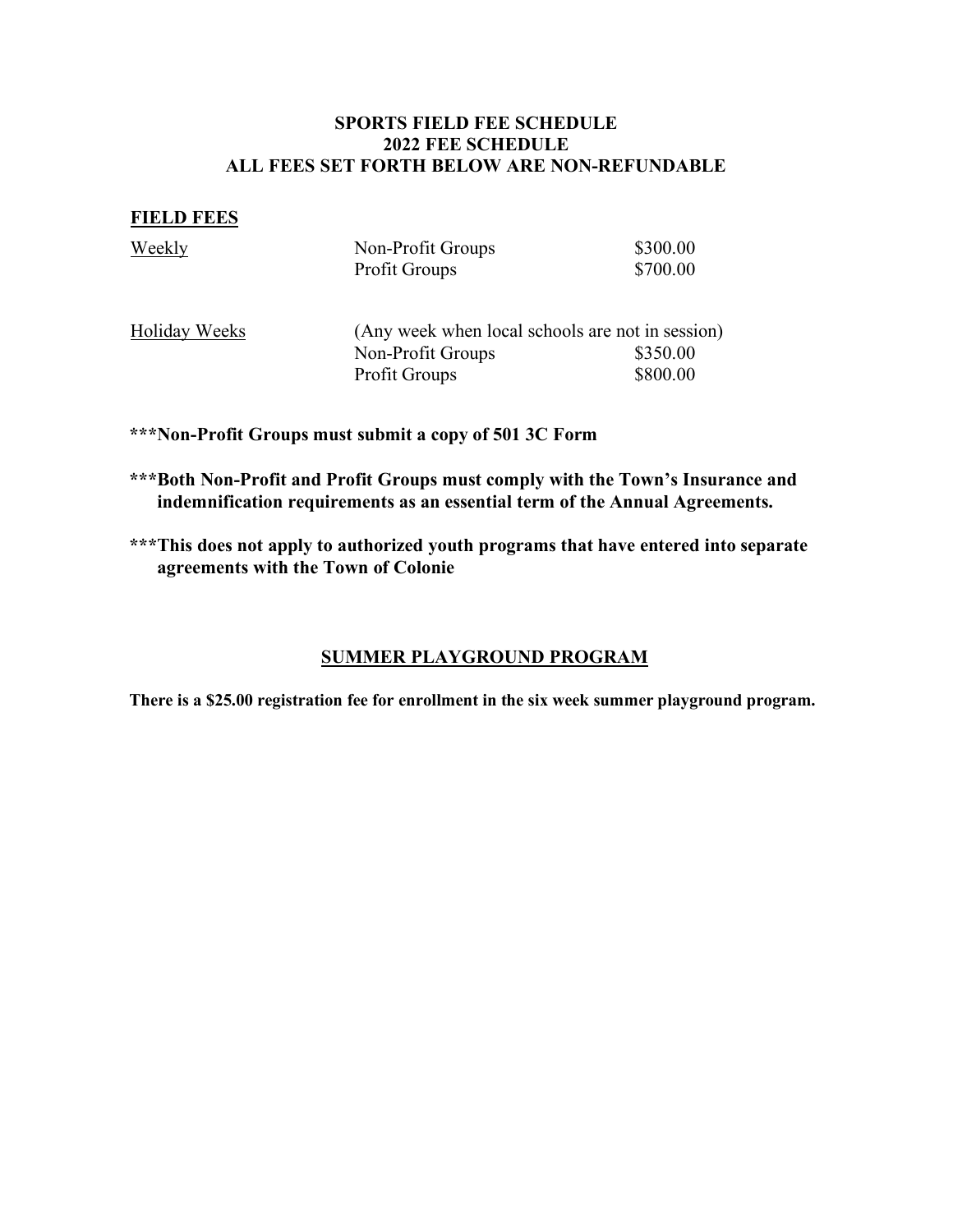## **THE CROSSINGS FARMERS MARKET THE CROSSINGS HARVEST FEST 2022 FEE SCHEDULE**

## FARMERS MARKET VENDOR RENTAL SPACE

| <b>Application Fee</b>          | \$25.00 (Non-Refundable) |
|---------------------------------|--------------------------|
| $10'$ X $18'$                   | \$375.00                 |
| $10'$ X 36'                     | \$550.00                 |
| Substitute Vendor Fee 10' X 18' | \$30.00                  |
| Substitute Vendor Fee 10' X 36' | \$60.00                  |
| Substitute Vendor Fee           | \$30.00                  |

## HARVEST FEST

| <b>CRAFT VENDOR</b>          | \$50.00  |
|------------------------------|----------|
| <b>FARMERS MARKET VENDOR</b> | \$ 75.00 |
| <b>FOOD VENDOR</b>           | \$175.00 |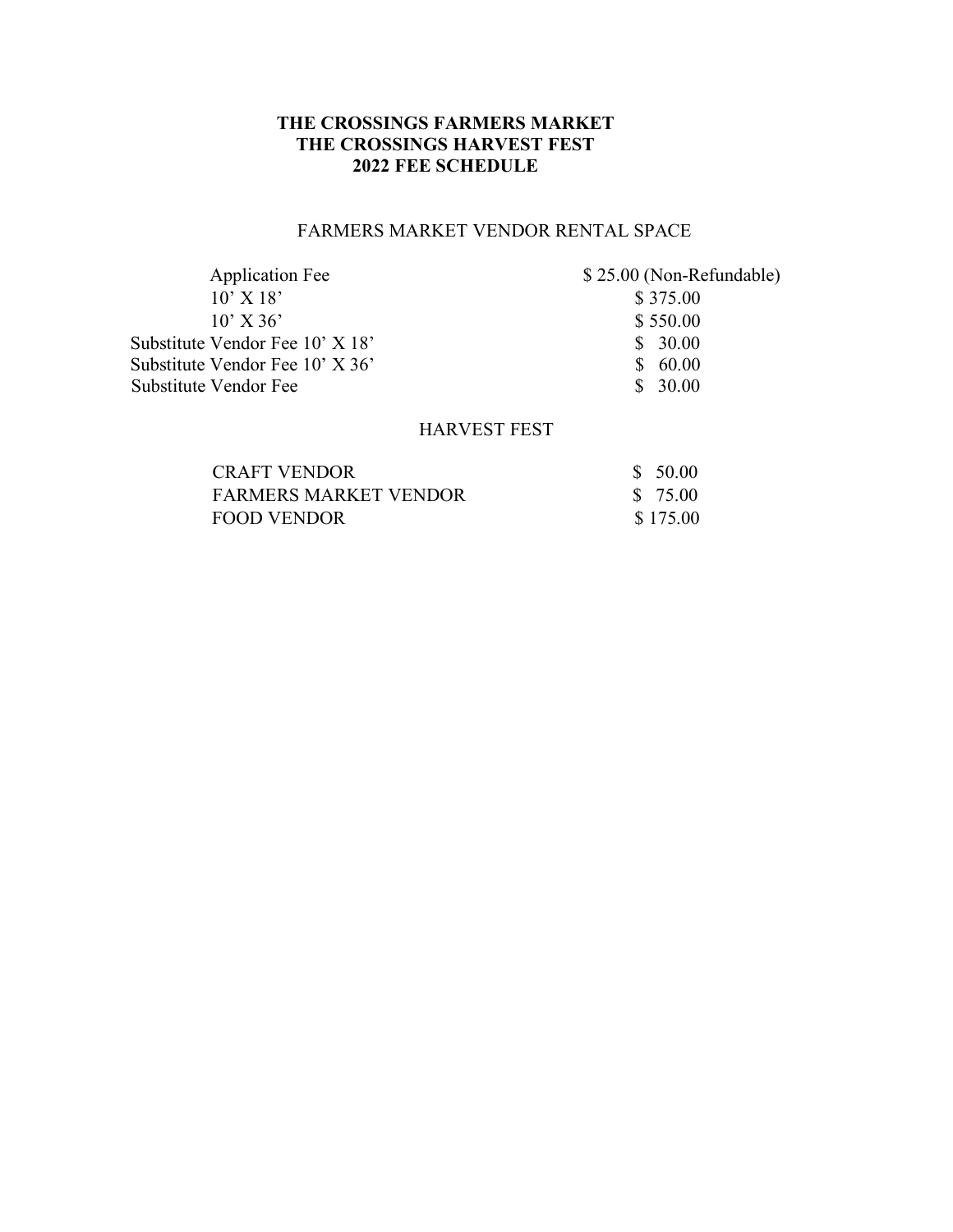## **TOWN OF COLONIE GOLF COURSE**

#### **2022 FEE SCHEDULE**

## **ALL FEES SET FORTH BELOW ARE NON-REFUNDABLE**

## *GREEN FEES:*

## *DAILY*

| \$30.00 |
|---------|
| \$19.00 |
| \$35.00 |
| \$24.00 |
| \$19.00 |
| \$14.00 |
|         |

### *Monday-Friday 12PM – 3PM (9 Holes Only)*

| Resident          | \$14.00 |
|-------------------|---------|
| Non Resident      | \$16.00 |
| Golf Team/Student | \$12.00 |

#### *AFTER 4:00 P.M.*

| Resident          | \$19.00 |
|-------------------|---------|
| Non Resident      | \$24.00 |
| Golf Team/Student | \$16.00 |

#### *GOLF CARTS:*

| 9 Hole Rate         | \$20.00 |
|---------------------|---------|
| 18 Hole Rate        | \$38.00 |
| 18 Hole Single Rate | \$25.00 |
| Pull Cart           | \$5.00  |

#### *GOLF RANGE*

| <b>Small Bucket of Balls</b> | \$8.00  |
|------------------------------|---------|
| Large Bucket of Balls        | \$12.00 |

## **REPLAY TICKET MUST BE USED THE DAY IT IS PURCHASED**